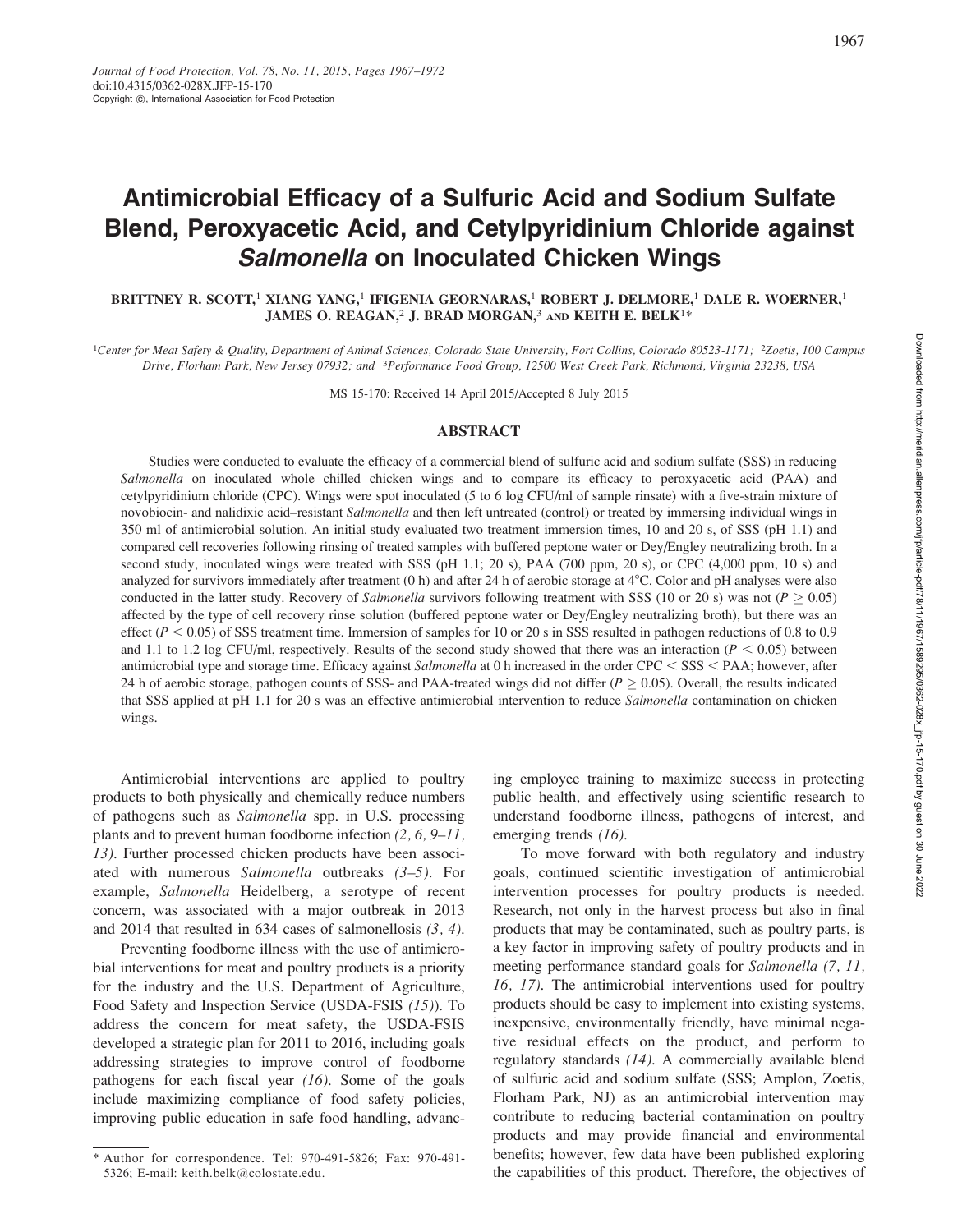this study were to evaluate the efficacy of SSS against Salmonella on inoculated whole chilled chicken wings and to compare its efficacy to other chemicals commonly used by the poultry industry (i.e., peroxyacetic acid [PAA] and cetylpyridinium chloride [CPC]) immediately after treatment and after 24 h of aerobic storage at  $4^{\circ}$ C.

#### MATERIALS AND METHODS

Bacterial strains and inoculum preparation. Five Salmonella isolates of poultry origin, including Salmonella Montevideo, Salmonella Typhimurium, Salmonella Heidelberg, Salmonella Enteritidis, and Salmonella Newport, were used in these studies. All the isolates (kindly provided by Dr. Thomas Edrington, USDA, Agricultural Research Service, College Station, TX) were hydrogen sulfide producing, indicated by the formation of black colonies on xylose lysine deoxycholate agar (Acumedia, Neogen Corp., Lansing, MI) and were resistant to nalidixic acid  $(20 \mu g/ml)$ and novobiocin (25  $\mu$ g/ml). Resistance to these two antibiotics was used as a selective marker for enumeration purposes. Working cultures of the five Salmonella serotype strains were maintained on xylose lysine deoxycholate agar supplemented with nalidixic acid (20  $\mu$ g/ml; Sigma-Aldrich, St. Louis, MO) and novobiocin (25  $\mu$ g/ ml; Sigma-Aldrich) (XLDNN). Before the start of each experiment, a single isolated colony from each Salmonella serotype was individually inoculated into 10 ml of tryptic soy broth (TSB; Difco, BD, Sparks, MD) supplemented with 20 µg/ml nalidixic acid and 25 lg/ml novobiocin (TSBNN) and incubated for 22 to 24 h at 35°C. After incubation, broth cultures were subcultured by transferring 0.1 ml of the original culture into 10 ml of fresh TSBNN, and the cultures were incubated for 22 to 24 h at  $35^{\circ}$ C. Cultures of all five Salmonella serotypes were then combined, and the cells harvested by centrifugation (20 min, 4°C, 3,220  $\times$  g; Eppendorf model 5810 R, Brinkmann Instruments Inc., Hamburg, Germany). Cell pellets were washed with 10 ml of phosphatebuffered saline (PBS, pH 7.4; Sigma-Aldrich), centrifuged an additional time, and then the cell pellets were resuspended to the original volume (50 ml) with PBS. The concentration of the inoculum suspension was  $\sim$ 7 to 8 log CFU/ml.

Inoculation of chicken wings. Whole skin-on broiler chicken wings (including the humerus, radius, ulna, and phalanges [wing tip]) of similar weight were collected from a commercial poultry processing facility after postharvest chilling but before application of any postchilling antimicrobial treatment. The chicken wings were shipped fresh and refrigerated to the Center for Meat Safety & Quality at Colorado State University (Fort Collins), and upon arrival they were immediately refrigerated  $(4^{\circ}C)$  and used within 24 to 36 h. On the day of the experiment, chicken wings were randomly assigned to a treatment group and inoculated. The two surfaces (medial and lateral surfaces) of the chicken wings were each spot inoculated with 100  $\mu$ l (~15 drops) of the Salmonella inoculum mixture, with a 10-min cell attachment time at  $4^{\circ}C$ , for each side. The target inoculation level of the chicken wings was  $\sim$ 5 to 6 log CFU/ml of wing rinsate. After inoculation, half of the chicken wings were assigned to an antimicrobial treatment and the other half were left untreated to serve as control samples to obtain initial Salmonella and aerobic plate counts.

Antimicrobial treatment of chicken wings. The objective of the first study was to determine the efficacy of SSS applied at two immersion times and to compare cell recoveries following rinsing of treated samples with one of two rinse solutions. Inoculated chicken wings were aseptically placed in a sterile Whirl-Pak bag (Nasco, Fort Atkinson, WI) containing 350 ml of SSS (pH 1.1; Zoetis) solution for one of two immersion times: 10 or 20 s. Each sample was immersed in a new Whirl-Pak bag containing fresh, unused SSS solution. Treated chicken wings were aseptically removed from the SSS solution after the designated treatment time and allowed to drip on sterile wire racks for 5 min. Following the 5-min drip time, treated wings were placed in a Whirl-Pak bag containing 150 ml of Dey/Engley neutralizing broth (D/E; Difco, BD) or buffered peptone water (BPW; Difco, BD). These two sample rinsing solutions were selected to determine whether there were effects on Salmonella population recovery based on the solution's ability to neutralize the SSS after treatment.

The objective of the second study was to compare the efficacy of SSS with that of PAA and CPC immediately after treatment (0 h) and after 24 h of aerobic storage at  $4^{\circ}$ C. Chicken wings, inoculated as previously described, were left untreated (control) or were immersed in SSS (pH 1.1, 20 s), PAA (700 ppm, 20 s; Enviro Tech Chemical Services, Inc., Modesto, CA), or CPC (4,000 ppm, 10 s; Safe Foods Corporation, Little Rock, AR). The antimicrobial solutions were prepared according to the manufacturers' recommendations and applied according to parameters outlined in USDA-FSIS Directive 7120.1 (17). The CPC treatment was limited to a 10-s immersion time and was followed by a water rinse, in compliance with USDA-FSIS Directive 7120.1 (17). In this study, CPC-treated wings were each rinsed with  $\sim$ 25 ml of water by using a spray bottle. Water rinsing of SSS- and PAAtreated samples is not required (17) and therefore was not performed in this study. All treated samples were allowed to drip for 5 min, as previously described, and then transferred to a Whirl-Pak bag containing 150 ml of D/E for 0 h of microbial analysis, or placed in a Whirl-Pak bag and stored at 4°C for 24 h; after 24 h of storage, samples were microbially analyzed.

Microbiological, pH, and color analyses of chicken wings. The untreated and treated chicken wing samples were analyzed for aerobic plate counts and inoculated Salmonella populations. Untreated and treated samples from the first study were rinsed in a bag with 150 ml of BPW or D/E, whereas samples from the second study were rinsed with 150 ml of D/E only. Rinsing was performed by vigorously shaking the samples by hand with a strong downward force for 1 min to recover cells from the chicken wings. Rinsates were 10-fold serially diluted in 0.1% BPW. Appropriate dilutions (0.1 or 1 ml) were then surface plated onto two selective media: XLDNN and tryptic soy agar (Acumedia, Neogen Corp.) supplemented with nalidixic acid  $(20 \mu g/ml)$  and novobiocin  $(25 \mu g/ml)$  (TSANN; used to compare with the harsh selective medium XLDNN in the first study) for enumeration of inoculated Salmonella populations, and TSA for enumeration of aerobic microbial populations. Colonies were manually counted after incubation of XLDNN and TSANN plates at  $35^{\circ}$ C for 24 h and after incubation of TSA plates at  $25^{\circ}$ C for 72 h. Uninoculated chicken wings were also analyzed (five wings per replication in each of the two studies) for any naturally present hydrogen sulfide– producing and nalidixic acid- and novobiocin-resistant (on XLDNN and TSANN) microflora. The detection limit of the microbiological analysis was 1 CFU/ml of wing rinsate.

In both studies, uninoculated chicken wings that were left untreated, to serve as controls, and treated chicken wings were analyzed for pH. Control and treated samples were diluted (1:5 dilution) with deionized water and vigorously shaken by hand with a strong downward force (1 min). The pH of the rinsate was measured with a calibrated pH meter fitted with a glass electrode (Denver Instruments, Arvada, CO).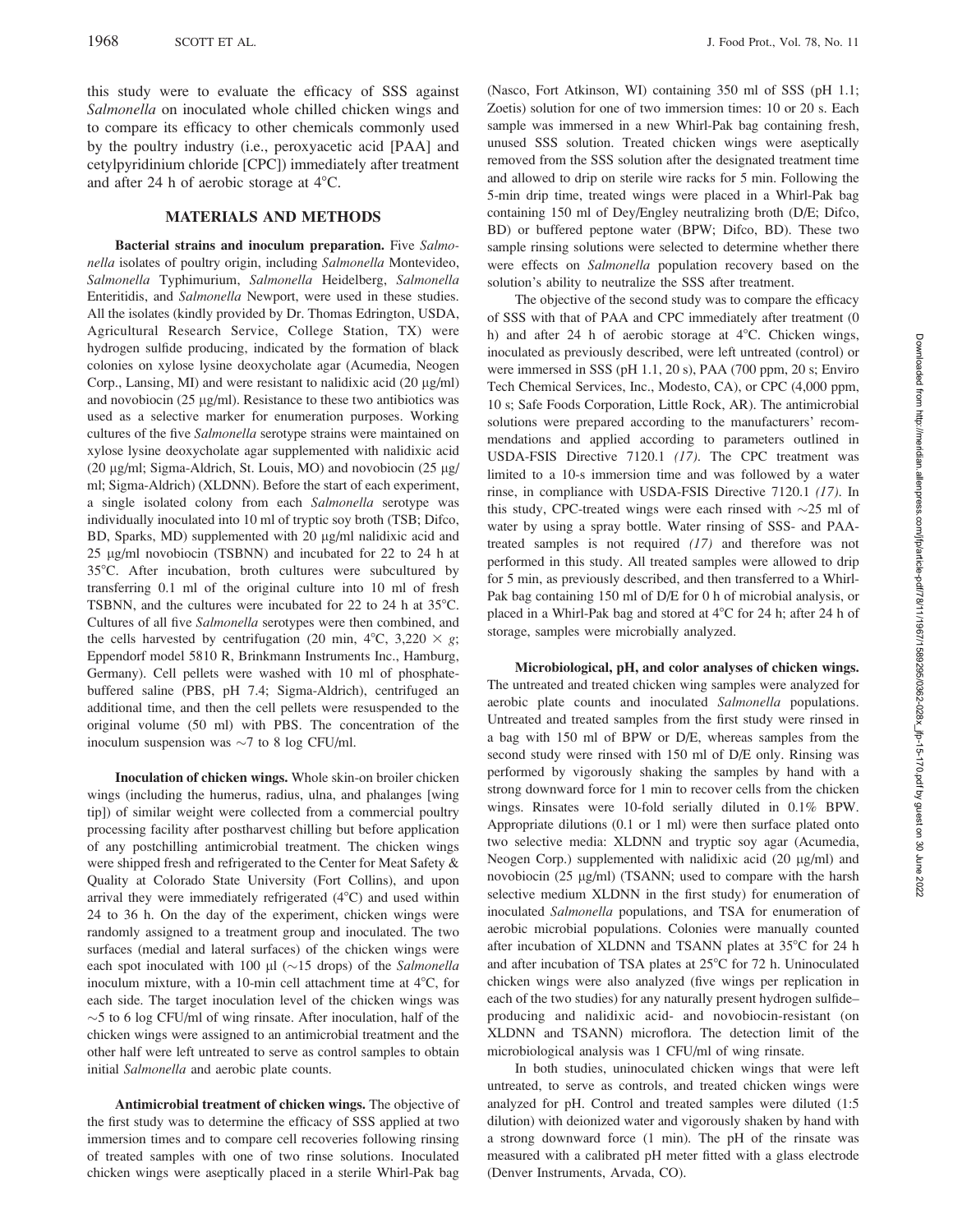| Treatment<br>time(s) |                      | LSMean $(SE)$ plate counts $(log CFU/ml)$ |                      |                      |                      |                      |                      |                         |                      |  |
|----------------------|----------------------|-------------------------------------------|----------------------|----------------------|----------------------|----------------------|----------------------|-------------------------|----------------------|--|
|                      | <b>XLDNN</b>         |                                           |                      | <b>TSANN</b>         |                      |                      | <b>TSA</b>           |                         |                      |  |
|                      | Untreated            | Treated                                   | P value <sup>b</sup> | Untreated            | Treated              | P value              | Untreated            | Treated                 | P value              |  |
| 10<br>20             | 5.5(0.1)<br>5.5(0.0) | 4.6 $(0.1)$<br>4.3 $(0.0)$                | < 0.0001<br>< 0.0001 | 5.7(0.0)<br>5.7(0.1) | 4.9(0.0)<br>4.6(0.1) | < 0.0001<br>< 0.0001 | 5.6(0.1)<br>5.6(0.1) | 4.8 $(0.1)$<br>4.5(0.1) | < 0.0001<br>< 0.0001 |  |

TABLE 1. Least-squares mean plate counts recovered with XLDNN, TSANN, and  $TSA<sup>a</sup>$ 

<sup>a</sup> Counts were obtained from Salmonella-inoculated (5 to 6 log CFU/ml of sample rinsate) chicken wing samples that were left untreated or were treated with a blend of sulfuric acid and sodium sulfate (SSS; pH 1.1) for 10 or 20 s. XLDNN, xylose lysine deoxycholate agar supplemented with novobiocin and nalidixic acid; TSANN, tryptic soy agar supplemented with novobiocin and nalidixic acid; TSA, tryptic soy agar.

 $b$  P values  $< 0.05$  are significant.

In the second study, surface color measurements were collected on untreated and treated chicken wings to determine effects of treatment on integrity and stability of chicken wing color. Color was measured using a HunterLab MiniScan handheld spectrophotometer (45/0-S; Hunter Associates Laboratory Inc., Reston, VA) to obtain color measurements from the exterior tissue surface of the chicken wings. Measurements were obtained from uninoculated chicken wings that were untreated and treated at 0 and 24-h storage times. Three measurements were obtained from each wing sample to obtain an average color measurement for CIE  $L^*$  (white versus black),  $a^*$  (red versus green), and  $b^*$  (yellow versus blue).

Statistical analysis. Both studies were designed as randomized complete blocks (study 1 was a  $2 \times 2$  factorial, study 2 was a 2  $\times$  3 factorial) by using treatment days as blocks. Study 1 was repeated on three separate days, with  $n = 15$  per treatment; study 2 was replicated on two separate days, with  $n = 10$  per treatment. Separate analyses were performed for each treatment to analyze the effect of each treatment against aerobic plate counts and inoculated Salmonella populations compared with those of untreated (control) samples. Then, log CFU per milliliter plate counts obtained from treated chicken wings were analyzed by treatment to determine interactions and main effects of treatment parameters. Data were analyzed using the Mixed Procedure of SAS version 9.3 (SAS Institute Inc., Cary, NC), with independent variables in study 1 including SSS immersion time (10 or 20 s), sample rinsing solution type (D/E or BPW), and the respective interactions and in study 2, antimicrobial treatment (SSS, PAA, or CPC), storage time (0 or 24 h), and the respective interactions. Bacterial populations were expressed as least-squares means for log CFU per milliliter of wing rinsate calculated under an assumption of a log-normal distribution of plate counts. Color and pH results were compared within treatment with their respective controls to determine treatment effect by using the Mixed Procedure of SAS, and results were expressed as least-squares means. All differences were reported using a significance level of  $\alpha = 0.05$ .

#### RESULTS AND DISCUSSION

Antimicrobial effect of treatments. Microbial analysis of uninoculated chicken wings indicated absence  $\leq 1$ CFU/ml of wing rinsate) of any naturally occurring hydrogen sulfide–producing and nalidixic acid- and novobiocin-resistant (on XLDNN and TSANN) microbial populations. Therefore, plate counts recovered with XLDNN and TSANN from inoculated untreated and treated samples were those of the *Salmonella* inoculum used in this study.

For the first study, microbial population counts for untreated and treated inoculated chicken wings were obtained with XLDNN, TSANN, and TSA (Table 1). Initial levels of inoculated Salmonella on untreated chicken wings were 5.5 to 5.7 log CFU/ml of wing rinsate (Table 1). When comparing SSS-treated chicken wing counts between treatments (immersion time, 10 versus 20 s; sample rinsing solution type, D/E versus BPW), no interactions ( $P \ge 0.05$ ) were observed. There were also no differences ( $P \ge 0.05$ ) in mean Salmonella plate counts observed between D/E- and BPW-rinsed chicken wing samples (data not shown); therefore, all results were expressed as the main effect (P  $< 0.05$ ) of immersion time (Table 1). Compared with the least-squares mean Salmonella and aerobic plate counts for inoculated untreated controls, all of the plate counts obtained from treated chicken wings were reduced  $(P = 0.0001)$  after treatment with SSS.

Salmonella plate counts obtained from chicken wings treated with SSS for 10 s were greater ( $P < 0.05$ ) than corresponding counts obtained from wings that were treated for 20 s (Table 1). Pathogen counts obtained from chicken wings treated with SSS for 10 or 20 s were reduced by 0.8 to 0.9 log CFU/ml and 1.1 to 1.2 log CFU/ml, respectively, based on counts recovered with XLDNN and TSANN. In a previous study (12), beef cheek meat inoculated with 4.1 log  $CFU/cm<sup>2</sup> Salmonella was immersed in SSS (pH 1.8) for 1,$ 2.5, or 5 min. The investigators reported reductions of 1.0 to 1.5 log CFU/cm<sup>2</sup> depending on duration of immersion  $(12)$ . In another study (9), researchers immersed Salmonellainoculated beef trimmings in SSS (pH 1.2) for 30 s and reported reductions of  $0.5$  to  $0.7 \log \text{CFU/cm}^2$  for Salmonella Typhimurium and Salmonella Newport. Overall, findings of the present study indicated that SSS at a pH of 1.1 applied for 10 or 20 s may be an effective antimicrobial intervention for chicken wings.

In the second study, plate counts were obtained from XLDNN and TSA, and the results of this study are shown in Table 2. There was an interaction ( $P < 0.05$ ) between antimicrobial type and storage time. The initial Salmonella inoculation level of chicken wings was 5.5 log CFU/ml as obtained from XLDNN (Table 2). All least-squares mean plate counts obtained from treated and stored (0 or 24 h) chicken wings were lower ( $P < 0.05$ ) than those of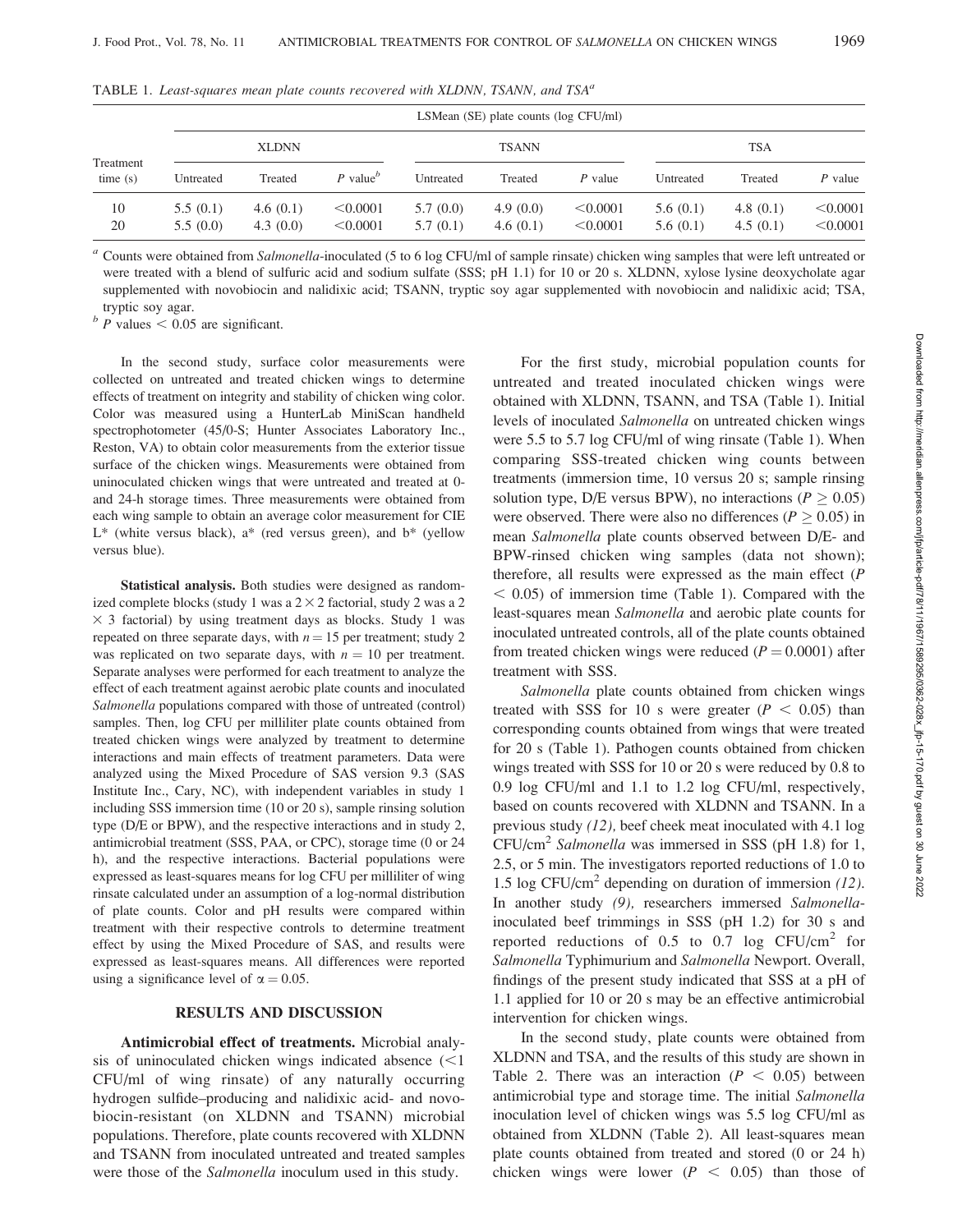TABLE 2. Least-squares mean plate counts recovered with TSA and XLDNN<sup>a</sup>

|                      |                                | LSMean (SE) plate counts (log CFU/ml) |                                |                                |                                |                                |                                |                                |  |
|----------------------|--------------------------------|---------------------------------------|--------------------------------|--------------------------------|--------------------------------|--------------------------------|--------------------------------|--------------------------------|--|
| Storage<br>time(h)   | <b>TSA</b>                     |                                       |                                |                                | <b>XLDNN</b>                   |                                |                                |                                |  |
|                      | Untreated                      | $SSS^b$                               | $PAA^b$                        | CPC <sup>c</sup>               | Untreated                      | $SSS^b$                        | $PAA^b$                        | CPC <sup>c</sup>               |  |
| $\overline{0}$<br>24 | 5.7 $(0.1)$ A<br>5.7 $(0.1)$ A | 4.6 $(0.1)$ C<br>4.1 $(0.1)$ DE       | 4.2 $(0.1)$ D<br>4.0 $(0.1)$ E | 5.0 $(0.1)$ B<br>4.9 $(0.1)$ B | 5.5 $(0.1)$ A<br>5.5 $(0.1)$ A | 4.3 $(0.1)$ C<br>3.7 $(0.1)$ E | 4.0 $(0.1)$ D<br>$3.8(0.1)$ DE | 4.7 $(0.1)$ B<br>4.8 $(0.1)$ B |  |

<sup>a</sup> Counts were obtained from Salmonella-inoculated (5 to 6 log CFU/ml of sample rinsate) chicken wings that were left untreated or were treated with different antimicrobial chemicals and stored at 4°C (0 or 24 h). TSA, tryptic soy agar; XLDNN, xylose lysine deoxycholate agar supplemented with novobiocin and nalidixic acid. Within each culture medium (TSA and XLDNN), LSMeans with different letters are different (P <0.05). b Chicken wings were immersed (20 s) in a blend of sulfuric acid and sodium sulfate (SSS; pH 1.1) or peroxyacetic acid (PAA; 700 ppm).

 $c$  Chicken wings were immersed (10 s) in cetylpyridinium chloride (CPC; 4,000 ppm) followed by a 25-ml water rinse.

untreated samples, irrespective of plating medium (XLDNN or TSA) (Table 2).

All tested antimicrobial treatments reduced  $(P = 0.0001)$ Salmonella and aerobic plate counts obtained from the chicken wings compared with corresponding counts of untreated samples (Table 2). At 0 h, SSS reduced aerobic plate counts on chicken wings by 1.1 log CFU/ml (TSA) and pathogen counts by 1.2 log CFU/ml (XLDNN) (Table 2). Wings stored for 24 h after treatment with SSS or PAA resulted in additional reductions ( $P < 0.05$ ) of aerobic microbial populations (Table 2). However, counts of CPCtreated samples stored for 24 h did not differ ( $P \ge 0.05$ ) from those of corresponding 0-h samples, irrespective of agar type (Table 2). Pathogen counts of SSS-treated chicken wings had the greatest reduction ( $P = 0.0001$ ) after 24 h of storage. More specifically, a 0.6-log CFU/ml reduction was observed from 0 to 24 h (Table 2).

In the present study, PAA (700 ppm) reduced aerobic plate counts and Salmonella populations by 1.5 log CFU/ml on chicken wings immediately after treatment (0 h of storage) (Table 2). Geornaras et al. (8) used PAA as an immersion treatment for decontamination of beef trimmings inoculated  $(3.2 \text{ log } CFU/cm^2)$  with *Escherichia coli* O157:H7 or non-O157 Shiga toxin–producing E. coli. In their study, PAA was applied at a concentration of 200 ppm, and inoculated beef trimmings were immersed in the antimicrobial solution for 30 s; they reported reductions of 0.6 to 0.8 log CFU/cm<sup>2</sup> (8).

In the present study, chicken wings were immersed in CPC (4,000 ppm) for 10 s, followed by a spray rinse with water to comply with parameters outlined in USDA-FSIS Directive 7120.1 (17). Treatment of chicken samples with CPC reduced aerobic plate counts and Salmonella populations by 0.7 and 0.8 log CFU/ml, respectively, immediately after treatment (0 h of storage). Li et al. (11) also evaluated the antimicrobial efficacy of CPC, but as a prechill antimicrobial spray applied to Salmonella-inoculated chicken carcasses. In the present study, CPC was used as an immersion treatment that requires different concentration parameters than a spray treatment. Li et al.  $(11)$  applied the CPC spray treatment at 1,000 ppm for 90 s at  $\sim$ 119 lb/in<sup>2</sup>, which resulted in a 1.6-log CFU per carcass reduction of Salmonella. With the differences in treatment application parameters, Li et al.  $(11)$  were able to achieve greater reductions (1.6-log reduction) of Salmonella. Li et al. (11) used a lower concentration of CPC, but applied it as a spray and did not have to rinse with water posttreatment, which may explain the greater reductions of Salmonella counts obtained. In a different study, Yang et al. (18) applied CPC by using an inside-outside birdwasher on Salmonella Typhimurium–inoculated chicken carcasses, at a concentration of 5,000 ppm for 17 s; after a 60-s dwell time, the treated carcasses were rinsed with water to remove chemical residue. This process was very similar to that of the present study because a similar CPC concentration was used and samples were rinsed with water after treatment. Yang et al. (18) found that CPC reduced Salmonella Typhimurium and total aerobes by  $\sim$ 2.0 log CFU per carcass when applied using the inside-outside birdwasher. The differences in application method, the slightly higher CPC concentration, and the 60-s dwell time before rinsing the treated carcasses with water may explain the differences in Salmonella reductions obtained by Yang et al. (18) and those of the present study.

Antimicrobial solution effects on pH of chicken wings. Measurements of pH were obtained for the first study from uninoculated untreated chicken wings and SSS-treated (10 or 20 s) chicken wings. The mean pH of the untreated wings was 6.30, whereas treatment with SSS lowered ( $P <$ 0.05) the pH of samples to 4.24 to 4.31 pH units (data not shown). No differences ( $P \geq 0.05$ ) in pH were obtained between samples treated for 10 s and those treated for 20 s. In addition to the true pH of the untreated and treated chicken wings, the pH of the buffered wing rinsates (BPW and D/E) was measured. As previously described, two different rinsing solution types were evaluated for buffering the treated chicken wing samples before microbiological testing. The pH of the BPW and D/E wing rinsates did not differ ( $P \geq 0.05$ ), indicating no difference in neutralization of SSS (data not shown).

The pH of uninoculated treated and untreated chicken wings was also measured in the second study. The pH values of untreated chicken wings at 0 h (pH 6.92) and 24 h (pH 6.96) of storage at 4°C were similar ( $P \ge 0.05$ ) (Table 3). Initial (0-h) pH values of all treated chicken wings, except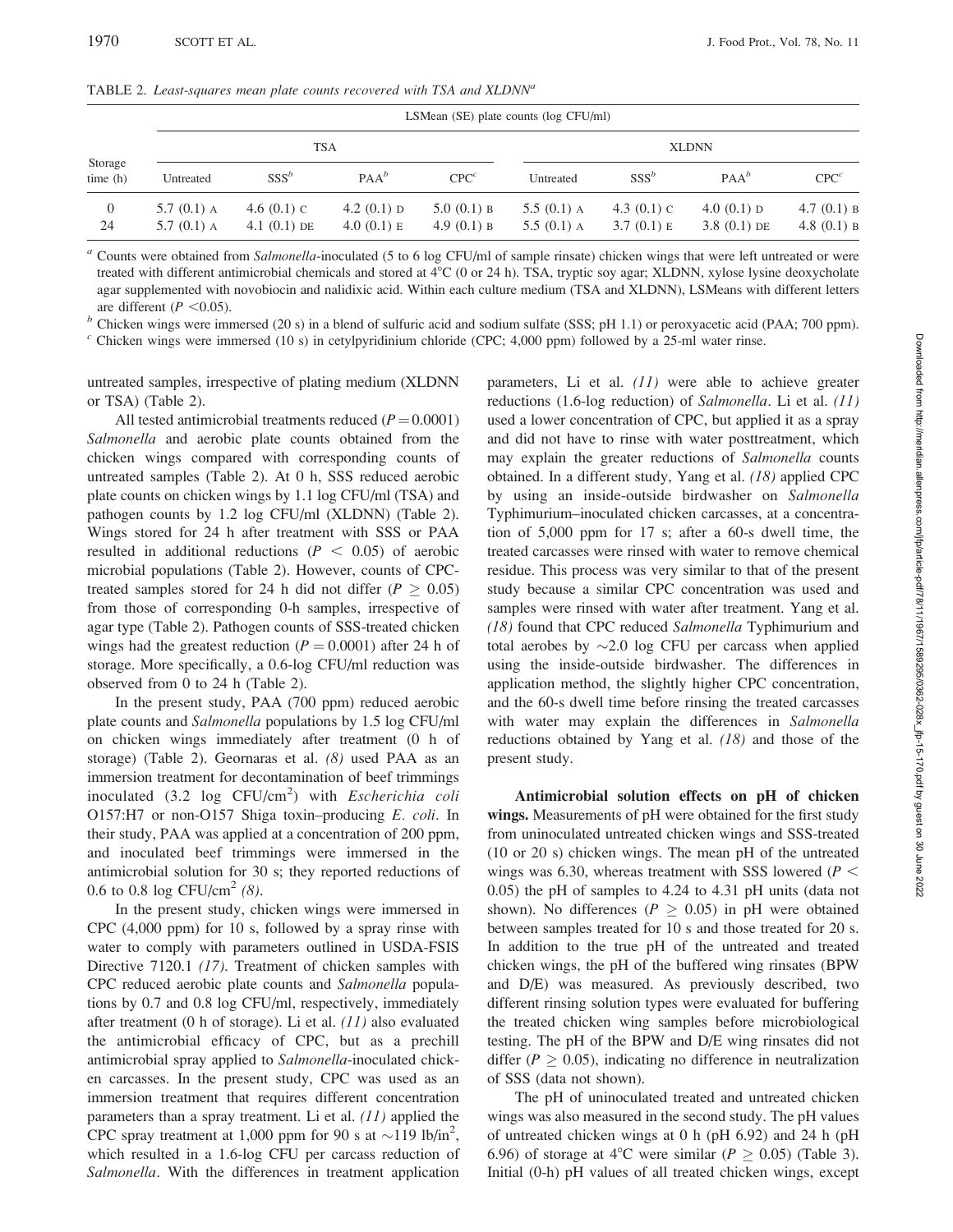| Storage<br>time(h) |                 | LSMean (SE) pH values |                 |                  |  |  |  |  |
|--------------------|-----------------|-----------------------|-----------------|------------------|--|--|--|--|
|                    | Untreated       | $SSS^b$               | $PAA^b$         | CPC <sup>c</sup> |  |  |  |  |
|                    | 6.92 $(0.05)$ A | 4.41 $(0.07)$ D       | $6.29(0.07)$ B  | $6.98(0.07)$ A   |  |  |  |  |
| 24                 | 6.96 $(0.05)$ A | 5.57 $(0.07)$ C       | $6.65(0.07)$ AB | $6.65(0.07)$ AB  |  |  |  |  |

TABLE 3. Least-squares mean pH values of uninoculated chicken wings that were left untreated or were treated with different antimicrobial chemicals and stored at  $4^{\circ}C$  (0 or 24 h)<sup>a</sup>

<sup>a</sup> LSMeans bearing different letters are different ( $P < 0.05$ ). <br><sup>b</sup> Chicken wings were immersed (20 s) in a blend of sulfuric acid and sodium sulfate (SSS; pH 1.1) or peroxyacetic acid (PAA; 700 ppm).

 $c$  Chicken wings were immersed (10 s) in cetylpyridinium chloride (CPC; 4,000 ppm) followed by a 25-ml water rinse.

those treated with CPC, were lower ( $P < 0.05$ ) than the corresponding pH values of the control chicken wings. Following 24 h of storage, the pH of SSS-treated wings increased ( $P < 0.05$ ) by 1.16 pH units, but was still lower (by 1.39 pH units;  $P \le 0.05$ ) than the pH of the corresponding untreated samples. The 24-h storage period did not ( $P \ge 0.05$ ) affect the pH of PAA- and CPC-treated samples. Furthermore, after storage, the pH values of untreated and PAA- or CPC-treated wings were not different  $(P \ge 0.05)$ . Geornaras et al. (8) also reported on the effect of SSS treatment on product pH. In their study, beef trimmings were immersed for 30 s in a solution of SSS at a pH of 1.2, and pH measurements were obtained after a dwell time of 1 h. Untreated and SSS-treated pH values of the trimmings were 5.47 and 4.68, respectively  $(8)$ .

Effects of antimicrobial solutions on color of chicken wings. In the second study, color measurements were obtained at 0 and 24 h for treated and untreated chicken wings. An effect ( $P < 0.05$ ) of storage time was observed for  $L^*$  and  $a^*$  measurements of the treated chicken wings (Table 4). Except for a main effect  $(P < 0.05)$  of antimicrobial for b\* color measurements, no differences (P  $\geq$  0.05) were detected between untreated and treated samples (data not shown). The only antimicrobially treated samples that differed ( $P < 0.05$ ) from the untreated wings for b\* measurement were the SSS-treated wings. The SSStreated chicken wings were more yellow after treatment and less blue due to the increase in b\* values (data not shown). In a study conducted by Bauermeister et al.  $(1)$ , chicken carcasses treated with varying levels of PAA (100 to 200 ppm) resulted in L<sup>\*</sup> values that were the same ( $P \ge 0.05$ ) as those of untreated samples after 24 h of storage at  $4^{\circ}C$ ; however, on days 7 and 15 of storage, carcasses treated with 200 ppm of PAA had lower ( $P < 0.05$ ) L\* values than those

TABLE 4. Least-squares means for  $L^*$ ,  $a^*$ , and  $b^*$  measurements of chicken wings stored at  $4^{\circ}C$  (0 or 24 h)<sup>a</sup>

| Storage<br>time(h) | LSMean (SE)      |                 |                 |  |  |  |
|--------------------|------------------|-----------------|-----------------|--|--|--|
|                    | L*               | $a^*$           | h*              |  |  |  |
| $\theta$           | 68.92 $(1.78)$ B | $-1.8$ (0.17) A | 4.48 $(0.39)$ A |  |  |  |
| 24                 | 74.79 (1.78) A   | $-2.4$ (0.17) B | $5.05(0.39)$ A  |  |  |  |

<sup>a</sup> Within each column, LSMeans bearing different letters are different ( $P < 0.05$ ). L<sup>\*</sup>, white versus black; a<sup>\*</sup>, red versus green; b\*, yellow versus blue.

of the untreated carcasses. Small differences ( $P \geq 0.05$ ) in b\* and a\* values were detected among the different PAA treatments at 24 h and 15 d of storage  $(1)$ .

Under the conditions of the described studies, the data demonstrated that SSS used as an immersion treatment at pH 1.1 for 20 s may be an effective antimicrobial intervention for chicken wings. Both BPW and D/E are viable rinsing solutions with similar neutralizing capabilities for samples treated with SSS. Overall, antimicrobially treated chicken wings had little color change compared with untreated chicken wings that would alter the visual quality of the product. The SSS, PAA, and CPC solutions were effective antimicrobial interventions for reducing levels of inoculated Salmonella. When effects of SSS treatment were compared with commonly used poultry industry antimicrobials, SSS performed at least equally and could be used by the poultry industry to treat parts to reduce Salmonella contamination as part of a multiple hurdle system.

## ACKNOWLEDGMENTS

This study was funded by Zoetis; the authors thank Zoetis for providing product and for technical support throughout the studies.

#### **REFERENCES**

- 1. Bauermeister, L. J., J. W. J. Bowers, J. C. Townsend, and S. R. McKee. 2008. The microbial and quality properties of poultry carcasses treated with peracetic acid as an antimicrobial treatment. Poult. Sci. 87:2390–2398.
- 2. Bolder, N. M. 1997. Decontamination of meat and poultry carcasses. Trends Food Sci. Technol. 8:221–227.
- 3. Centers for Disease Control and Prevention. 2013. Final update: Multistate outbreak of Salmonella Heidelberg infections linked to chicken. Available at: http://www.cdc.gov/salmonella/heidelberg-02- 13/index.html. Accessed 7 July 2015.
- 4. Centers for Disease Control and Prevention. 2014. Final update: Multistate outbreak of multidrug-resistant Salmonella Heidelberg infections linked to Foster Farms brand chicken. Available at: http:// www.cdc.gov/salmonella/heidelberg-10-13/index.html. Accessed 22 June 2015.
- 5. Centers for Disease Control and Prevention. 2014. Final update: Outbreak of Salmonella Heidelberg infections linked to Tyson brand mechanically separated chicken at a correctional facility. Available at: http://www.cdc.gov/salmonella/heidelberg-01-14/index.html. Accessed 7 July 2015.
- 6. Cosansu, S., and K. Ayhan. 2012. Effects of lactic and acetic acid on survival of Salmonella enteritidis during refrigerated and frozen storage of chicken meats. Food Bioprocess Technol. 5:372–377.
- 7. Deumier, F. 2006. Decontamination of deboned chicken legs by vacuum-tumbling in lactic acid solution. Int. J. Food Sci. Technol. 41:23–32.